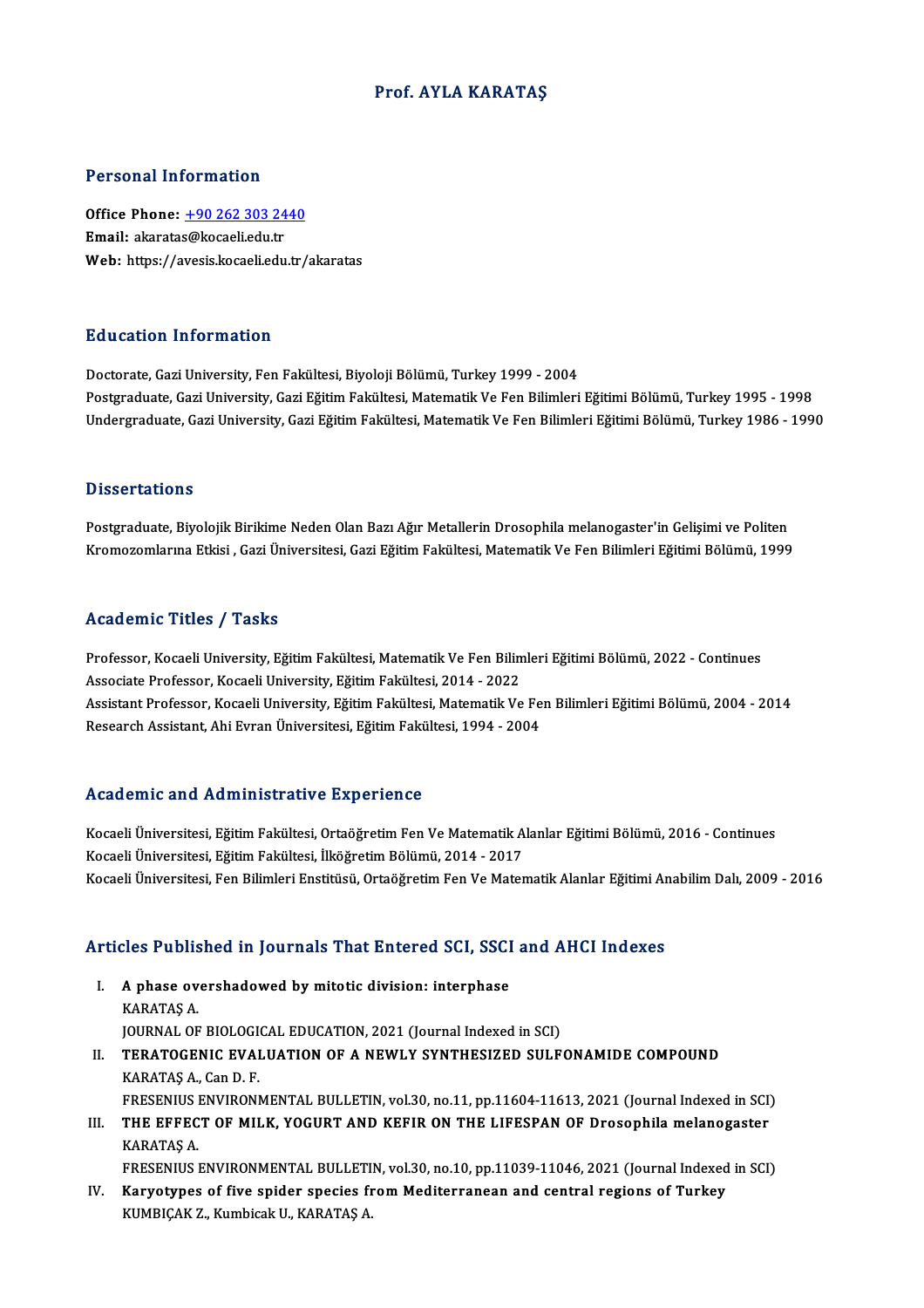ANNALES ZOOLOGICI FENNICI, vol.57, pp.175-181, 2020 (Journal Indexed in SCI)<br>Dainy Products Added to Pearing Media Negatively Effect Prosenbile me

- ANNALES ZOOLOGICI FENNICI, vol.57, pp.175-181, 2020 (Journal Indexed in SCI)<br>V. Dairy Products Added to Rearing Media Negatively Effect Drosophila melanogaster (Diptera: ANNALES ZOOLOGICI FENNICI, vol.57, pp.175-181, 2020 (Journa<br>Dairy Products Added to Rearing Media Negatively Effec<br>Drosophilidae) Egg Production and Larval Development<br>KARATAS A Dairy Prod<br>Drosophilio<br>KARATAŞ A.<br>JOUPNAL OF Drosophilidae) Egg Production and Larval Development<br>KARATAŞ A.<br>JOURNAL OF INSECT SCIENCE, vol.18, no.6, 2018 (Journal Indexed in SCI)<br>Dairy Products Added in Media Affect the Development of Dressy KARATAŞ A.<br>JOURNAL OF INSECT SCIENCE, vol.18, no.6, 2018 (Journal Indexed in SCI)<br>VI. Dairy Products Added in Media Affect the Development of Drosophila melanogaster (Diptera:<br>Drosophilidae)
	-
- **JOURNAL OF INSE<br>Dairy Products<br>Drosophilidae)**<br>KARATAS A. Dem Dairy Products Added<br>Drosophilidae)<br>KARATAŞ A., Demir E. O.<br>JOUPNAL OF INSECT SCI Drosophilidae)<br>KARATAŞ A., Demir E. O.<br>JOURNAL OF INSECT SCIENCE, vol.18, no.3, 2018 (Journal Indexed in SCI) KARATAŞ A., Demir E. O.<br>JOURNAL OF INSECT SCIENCE, vol.18, no.3, 2018 (Journal Indexed in SCI)<br>VII. Karyological data and meiosis of Drassyllus praeficus (L. Koch, 1866) (Gnaphosidae) and Thanatus<br>imbosillus (L. Kosh, 1979
- JOURNAL OF INSECT SCIENCE, vol.18, no.3, 2018 (Journal Indexe<br>Karyological data and meiosis of Drassyllus praeficus (L.<br>imbecillus (L. Koch, 1878) (Philodromidae) from Turkey<br>KUMBICAK 7, KARATAS A, Kumbisek U. Seurer O Karyological data and meiosis of Drassyllus<br>imbecillus (L. Koch, 1878) (Philodromidae)<br>KUMBIÇAK Z., KARATAŞ A., Kumbicak U., Seyyar O.<br>TURKISH JOURNAL OF 7001 OCY .val 37 no 3 nn 3 imbecillus (L. Koch, 1878) (Philodromidae) from Turkey<br>KUMBIÇAK Z., KARATAŞ A., Kumbicak U., Seyyar O.<br>TURKISH JOURNAL OF ZOOLOGY, vol.37, no.2, pp.200-204, 2013 (Journal Indexed in SCI)<br>FEFECTS OF ASPIRIN AND ACETAL DEUVD KUMBIÇAK Z., KARATAŞ A., Kumbicak U., Seyyar O.<br>TURKISH JOURNAL OF ZOOLOGY, vol.37, no.2, pp.200-204, 2013 (Journal Indexed in SCI)<br>VIII. EFFECTS OF ASPIRIN AND ACETALDEHYDE ON LONGEVITY AND METAMORPHOSIS DURATION OF

# TURKISH JOURNAL OF ZOOL<br>EFFECTS OF ASPIRIN AND<br>Drosophila melanogaster<br>Keser D. KARATAS A EFFECTS OF ASPIRI<br>Drosophila melano<sub>{</sub><br>Keser D., KARATAŞ A.<br>EPESENIUS ENVIRON! Drosophila melanogaster<br>Keser D., KARATAŞ A.<br>FRESENIUS ENVIRONMENTAL BULLETIN, vol.21, pp.2758-2765, 2012 (Journal Indexed in SCI)<br>THE FEFECT OF ASPIRIN AND ACETAL DEHVDE ON ECC FERTILITY AND DEVELOPME

- Keser D., KARATAŞ A.<br>FRESENIUS ENVIRONMENTAL BULLETIN, vol.21, pp.2758-2765, 2012 (Journal Indexed in SCI)<br>IX. THE EFFECT OF ASPIRIN AND ACETALDEHYDE ON EGG FERTILITY AND DEVELOPMENT IN<br>Drosophila melanogaster FRESENIUS ENVIRONMENTA<br>THE EFFECT OF ASPIRIN<br>Drosophila melanogaster<br>Keser D. KARATAS A Drosophila melanogaster<br>Keser D., KARATAŞ A.<br>FRESENIUS ENVIRONMENTAL BULLETIN, vol.21, pp.685-694, 2012 (Journal Indexed in SCI)<br>The Effect of Diaginen en Buffing Activity in Bolytone Chromosomes of Drosophil
	- Keser D., KARATAŞ A.

X. The Effect of Diazinon on Puffing Activity in Polytene Chromosomes of Drosophila melanogaster<br>KARATAS A., Bahceci Z., BASPINAR E. FRESENIUS ENVIRONMENTAL BULLE<br>The Effect of Diazinon on Puffing<br>KARATAŞ A., Bahceci Z., BAŞPINAR E.<br>EKOLOU val 31 no 85 np 98 106 30. The Effect of Diazinon on Puffing Activity in Polytene Chr<br>KARATAŞ A., Bahceci Z., BAŞPINAR E.<br>EKOLOJI, vol.21, no.85, pp.98-106, 2012 (Journal Indexed in SCI)<br>EEEECTS OF A POPPHYPAZINE DEPIVATIVE ON SOME DEI

KARATAŞ A., Bahceci Z., BAŞPINAR E.<br>EKOLOJI, vol.21, no.85, pp.98-106, 2012 (Journal Indexed in SCI)<br>XI. EFFECTS OF A PORPHYRAZINE DERIVATIVE ON SOME DEVELOPMENTAL CHARACTERISTICS OF<br>PROSOPHU A MELANOCASTER EKOLOJI, vol21, no.85, pp.98-106, 2<br>EFFECTS OF A PORPHYRAZINE<br>DROSOPHILA MELANOGASTER<br>KARATAS A Exter E SAKIN BASI EFFECTS OF A PORPHYRAZINE DERIVATIVE ON SOME D<br>DROSOPHILA MELANOGASTER<br>KARATAŞ A., Ertan F., ŞAKİN., BAŞPINAR E., Sevim A. M. , Gul A.<br>ACTA PIOLOGICA HUNGARICA .val 62 no 4 np 426 440 2011 ( DROSOPHILA MELANOGASTER<br>KARATAŞ A., Ertan F., ŞAKİ N., BAŞPINAR E., Sevim A. M. , Gul A.<br>ACTA BIOLOGICA HUNGARICA, vol.62, no.4, pp.426-440, 2011 (Journal Indexed in SCI)

- KARATAŞ A., Ertan F., ŞAKİ N., BAŞPINAR E., Sevim A. M. , Gul A.<br>ACTA BIOLOGICA HUNGARICA, vol.62, no.4, pp.426-440, 2011 (Journal Indexed in SCI)<br>XII. Cytogenetic studies on five species of spiders from Turkey (Araneae: G ACTA BIOLOGICA HUNGARICA, vol.62, no.4, pp.426<br>Cytogenetic studies on five species of spider<br>KUMBIÇAK Z., Ergene S., KARATAŞ A., Kumbicak U.<br>JOUPMAL OF ARACHNOLOCY, vol.39, no.3, np.499. Cytogenetic studies on five species of spiders from Turkey (Araneae: Gnaph<br>KUMBIÇAK Z., Ergene S., KARATAŞ A., Kumbicak U.<br>JOURNAL OF ARACHNOLOGY, vol.39, no.3, pp.490-494, 2011 (Journal Indexed in SCI)<br>The effect of disgi KUMBIÇAK Z., Ergene S., KARATAŞ A., Kumbicak U.<br>JOURNAL OF ARACHNOLOGY, vol.39, no.3, pp.490-494, 2011 (Journal Indexed in SCI)<br>XIII. The effect of diazinon on egg fertility and development in Drosophila melanogaster<br>K
- JOURNAL OF ARACHNOLOGY, vol.39,<br>The effect of diazinon on egg fert<br>KARATAŞ A., Bahceci Z., BAŞPINAR E.<br>TURKISH JOURNAL OF PIOLOGY vol.3 The effect of diazinon on egg fertility and development in Drosophila melano<br>KARATAŞ A., Bahceci Z., BAŞPINAR E.<br>TURKISH JOURNAL OF BIOLOGY, vol.35, no.1, pp.95-101, 2011 (Journal Indexed in SCI)<br>Effect of Cynormethrin on

# KARATAŞ A., Bahceci Z., BAŞPINAR E.<br>TURKISH JOURNAL OF BIOLOGY, vol.35, no.1, pp.95-101, 2011 (Journal Indexed in SCI)<br>XIV. Effect of Cypermethrin on Some Developmental Stages of Drosophila melanogaster<br>KARATAS A.. Bahceci TURKISH JOURNAL OF I<br>Effect of Cypermethr<br>KARATAŞ A., Bahceci Z.<br>PIII I ETIN OF ENVIRON Effect of Cypermethrin on Some Developmental Stages of Drosophila melanogaster<br>KARATAŞ A., Bahceci Z.<br>BULLETIN OF ENVIRONMENTAL CONTAMINATION AND TOXICOLOGY, vol.82, no.6, pp.738-742, 2009 (Journal<br>Indoved in SCD.

KARATAŞ A., Ba<br>BULLETIN OF E<br>Indexed in SCI)

# Articles Published in Other Journals

rticles Published in Other Journals<br>I. Opinions of Pre-Service Teacher about Evolution Opinions of<br>KARATAŞ A.<br>Laurnal of Ec Opinions of Pre-Service Teacher about Evolution<br>KARATAŞ A.<br>Journal of Education and Training Studies, vol.7, no.8, 2019 (Refereed Journals of Other Institutions)<br>A Nature Reserve Visitors'uy Opinions about Nature KARATAŞ A.<br>Journal of Education and Training Studies, vol.7, no.8, 2019<br>II. A Nature Reserve Visitors'xx Opinions about Nature<br>KARATAS A. Condes 7.

# Journal of Education a<mark>r</mark><br>A Nature Reserve Vi<br>KARATAŞ A., Candaş Z.<br>International Iournal o A Nature Reserve Visitors'xx Opinions about Nature<br>KARATAŞ A., Candaş Z.<br>International Journal of EnvironmentalScience Education, vol.14, no.6, pp.361-373, 2019 (Refereed Journals of<br>Other Institutione) KARATAŞ A., Canda<br>International Journ<br>Other Institutions)<br>Türkiye'de 1996

Other Institutions)<br>III. Türkiye'de 1996 – 2016 Yılları Arasında Çevre Eğitimi AlanındaYapılan Çalışmaların İçerik Analizi(Content Analysis of the Researches in Field of EnvironmentalEducation between 1996 and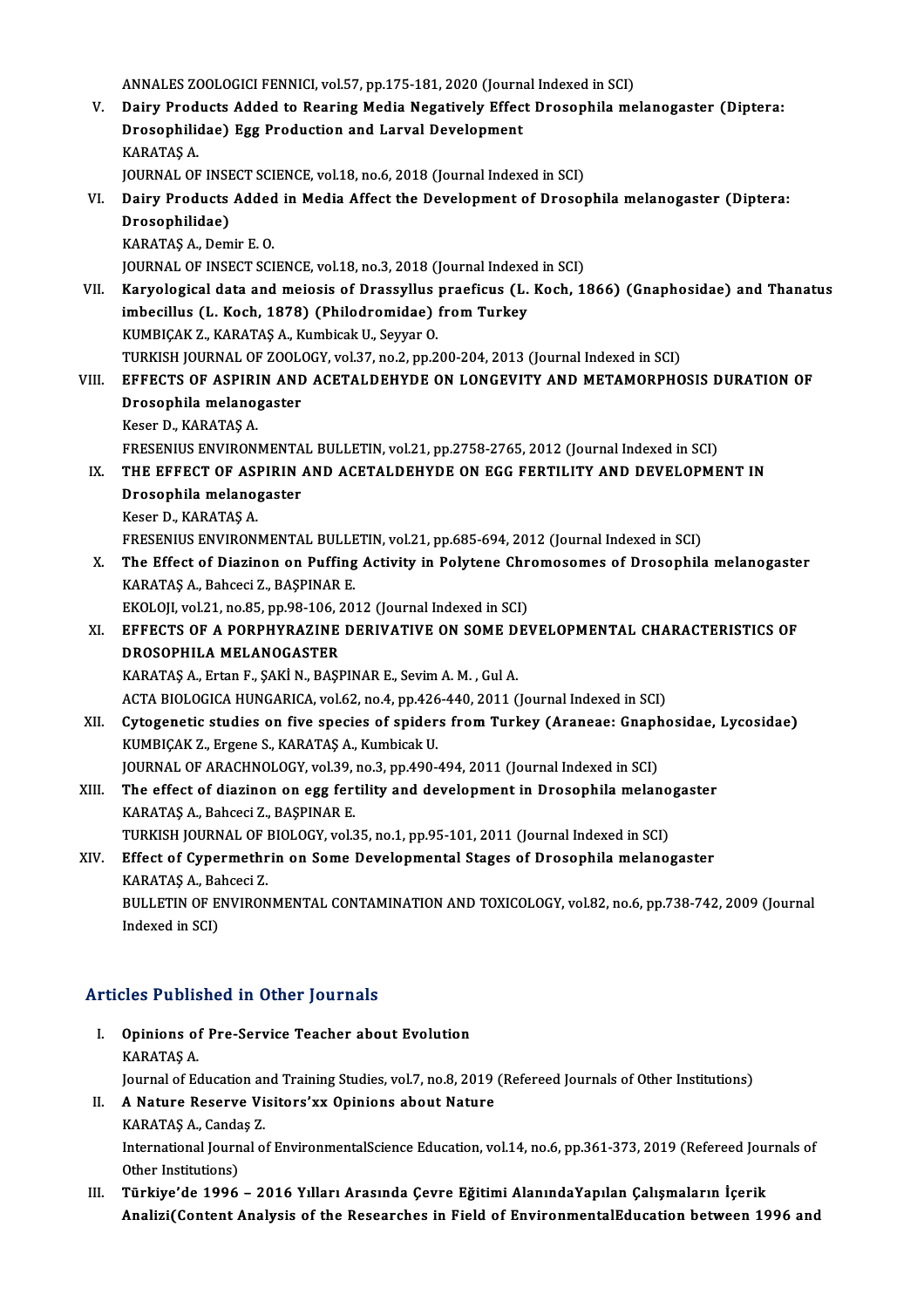2016 in Turkey) Candaş Z.,KARATAŞA.

2016 i<mark>n Turkey)</mark><br>Candaş Z., KARATAŞ A.<br>FEN BİLİMLERİ ÖĞRETİMİ DERGİSİ, vol.5, no.24, pp.143-159, 2017 (Other Refereed National Journals)<br>Mayar Bölünme Konusunun Öğretiminde Medellerle Zenginleştirilmiş Leberstuyer Ortamın

Candaş Z., KARATAŞ A.<br>IV. Mayoz Bölünme Konusunun Öğretiminde Modellerle Zenginleştirilmiş Laboratuvar Ortamının<br>Alsadamik Basanus Ethisi FEN BİLİMLERİ ÖĞRETİMİ D<br>Mayoz Bölünme Konusun<br>Akademik Başarıya Etkisi<br>Akadal M. KARATAS A. LAC Mayoz Bölünme Konusunun Öğretimi<br>Akademik Başarıya Etkisi<br>Aksakal M., KARATAŞ A., LAÇİN ŞİMŞEK C.<br>Pamukkala Üniversitesi Fğitim Fakültesi D. Akademik Başarıya Etkisi<br>Aksakal M., KARATAŞ A., LAÇİN ŞİMŞEK C.<br>Pamukkale Üniversitesi Eğitim Fakültesi Dergisi, no.37, pp.49-60, 2015 (Other Refereed National Journals)<br>The Effect Of A.J.aberatery Envirenment Enriched Wi

Aksakal M., KARATAŞ A., LAÇİN ŞİMŞEK C.<br>Pamukkale Üniversitesi Eğitim Fakültesi Dergisi, no.37, pp.49-60, 2015 (Other Refereed National Journals)<br>V. The Effect Of A Laboratory Environment Enriched With Models On Academ Pamukkale Üniversitesi Eğitim Fakültesi Dergisi,<br>The Effect Of A Laboratory Environment E<br>Scope Of Teaching The Subject Of Meiosis<br>Akoakal M. KARATAS A J ACIN SIMSEK C Aksakal M., KARATAŞ A., LAÇİN ŞİMŞEK C. Scope Of Teaching The Subject Of Meiosis<br>Aksakal M., KARATAŞ A., LAÇİN ŞİMŞEK C.<br>PAMUKKALE UNIVERSITESI EGITIM FAKULTESI DERGISI-PAMUKKALE UNIVERSITY JOURNAL OF EDUCATION,<br>PR.37, PR.49, 69, 2015 (Journal Indoved in ESCI) Aksakal M., KARATAŞ A., LAÇİN ŞİMŞEK C.<br>PAMUKKALE UNIVERSITESI EGITIM FAKULTESI<br>no.37, pp.49-60, 2015 (Journal Indexed in ESCI)

# no.37, pp.49-60, 2015 (Journal Indexed in ESCI)<br>Refereed Congress / Symposium Publications in Proceedings

I. Karbonik Anhidraz İnhibitörünün [4-(2-oxo-3'xxH-spiro[indoline-3,2'xx-[1,3,4]oxadiazole]-5'xx-yl)] roca dongross 7 symposium i usiteations in 116eceunigs<br>Karbonik Anhidraz İnhibitörünün [4-(2-oxo-3'xxH-spiro[indoline-3,2'x<br>Drosophila melanogaster'in Bazı Gelişimsel Özellikleri Üzerine Etkileri Karbonik Anhidraz İ<br>Drosophila melanog<br>Can D. F. , KARATAŞ A.<br>ICAB Uluslananası Alma Drosophila melanogaster'in Bazı Gelişimsel Özellikleri Üzerine Etkilo<br>Can D. F. , KARATAŞ A.<br>ICAR Uluslararası Akademik Araştırmalar Kongresi, 16 - 18 September 2019<br>Karbonik Anhidrar İnhibitörü Metileneminehengen Sülfonem Can D. F. , KARATAŞ A.<br>ICAR Uluslararası Akademik Araştırmalar Kongresi, 16 - 18 September 2019<br>II. Karbonik Anhidraz İnhibitörü Metilenaminobenzen Sülfonamit Türevinin Drosophila<br>melanegastar'yyin Celisimi, Merfelejisi ve

- ICAR Uluslararası Akademik Araştırmalar Kongresi, 16 18 September 2019<br>Karbonik Anhidraz İnhibitörü Metilenaminobenzen Sülfonamit Türevi<br>melanogaster'xxin Gelişimi, Morfolojisi ve Eşey oranı Üzerine Etkileri<br>Örhölük B. K Karbonik Anhidraz İn<br>melanogaster'xxin Ge<br>Özbölük B., KARATAŞ A.<br>ICAB Uluslararası Akade melanogaster'xxin Gelişimi, Morfolojisi ve Eşey oranı Üzerine Etkileri<br>Özbölük B. KARATAS A.
- Özbölük B., KARATAŞ A.<br>ICAR Uluslararası Akademik Araştırmalar Kongresi, 16 18 September 2019<br>III. Karbonik Anhidraz İnhibitörünün Drosophila melanogaster'in Gelişimsel Özellikleri Üzerine Etkileri<br>Örbölük B. KARATAS A ICAR Uluslararası Akademik Araştırmalar Kongresi, 16 - 18 September 2019<br>Karbonik Anhidraz İnhibitörünün Drosophila melanogaster'in Geliş<br>Özbölük B., KARATAŞ A.<br>ICAR Uluslararası Araştırmalar Kongresi, 16 - 18 September 20 Karbonik Anhidraz İnhibitörünün Drosophila melanogaste:<br>Özbölük B., KARATAŞ A.<br>ICAR Uluslararası Araştırmalar Kongresi, 16 - 18 September 2019<br>Karbonik Anhidraz İnhibitörü Metileneminehengen Sülfone

IV. Karbonik Anhidraz İnhibitörü Metilenaminobenzen SülfonamitTürevinin [4-(((4,4-dimetil-2,6- ICAR Uluslararası Araştırmalar Kongresi, 16 - 18 September 2019<br>Karbonik Anhidraz İnhibitörü Metilenaminobenzen SülfonamitTürevinin [4-(((4,4-dimetil-2,6-<br>dioksocsiklohekziliden)metil)amino)benzensülfonamit] Drosophila mel Karbonik Anhidraz İnhibiti<br>dioksocsiklohekziliden)me<br>Özellikleri Üzerine Etkileri<br>Duvay Fatme C. KARATAS A dioksocsiklohekziliden)me<br>Özellikleri Üzerine Etkiler<br>Duygu Fatma C., KARATAŞ A.<br>ICAR Uluslararası Arastumalı Özellikleri Üzerine Etkileri<br>Duygu Fatma C., KARATAŞ A.<br>ICAR Uluslararası Araştırmalar Kongresi, 16 - 18 September 2019

Duygu Fatma C., KARATAŞ A.<br>ICAR Uluslararası Araştırmalar Kongresi, 16 - 18 September 2019<br>V. KIZ VE ERKEK ÖĞRENCİLERİN FETEMM EĞİTİMİNE KARŞI TEPKİLERİNİN BAZI DEĞİŞKENLER<br>ACISINDANİNGELENMESİ ICAR Uluslararası Araştırmal<br>KIZ VE ERKEK ÖĞRENCİLI<br>AÇISINDANİNCELENMESİ<br>AÇAR Ö. DURMAZ B. BAYDA

AÇISINDANİNCELENMESİ<br>ACAR Ö., DURMAZ B., BAYDAR Z., KARATAŞ A.

AÇISINDANİNCELENMESİ<br>ACAR Ö., DURMAZ B., BAYDAR Z., KARATAŞ A.<br>Uluslararası Marmara Fen ve SosyalBilimler Kongresi, 23 - 25 November 2018<br>EcToMM YAKLASIMIYLA İSLENEN AYNALARDA YANSIMAVE ISIĞIN SO

ACAR Ö., DURMAZ B., BAYDAR Z., KARATAŞ A.<br>Uluslararası Marmara Fen ve SosyalBilimler Kongresi, 23 - 25 November 2018<br>VI. FeTeMM YAKLAŞIMIYLA İŞLENEN AYNALARDA YANSIMAVE IŞIĞIN SOĞRULMASI ÜNİTESİNİN<br>ÖĞPENCİKAZANIMI APIN Uluslararası Marmara Fen ve SosyalBil<br>FeTeMM YAKLAŞIMIYLA İŞLENEN<br>ÖĞRENCİKAZANIMLARINA ETKİSİ<br>DUPMAZ BACARÖ KARATASA FeTeMM YAKLAŞIMIYLA İŞLEN<br>ÖĞRENCİKAZANIMLARINA ETI<br>DURMAZ B., ACAR Ö., KARATAŞ A.<br>ULUSLARARASI NECATİREV EĞİTİ ÖĞRENCİKAZANIMLARINA ETKİSİ<br>DURMAZ B., ACAR Ö., KARATAŞ A.<br>ULUSLARARASI NECATİBEY EĞİTİM VE SOSYALBİLİMLER ARAŞTIRMALARI KONGRESİ, 26 - 28 October 2018<br>Bir Doğal Yasamı Karuma Markarina Calar Zivaratsilerin Doğava İlişkin

DURMAZ B., ACAR Ö., KARATAŞ A.<br>ULUSLARARASI NECATİBEY EĞİTİM VE SOSYALBİLİMLER ARAŞTIRMALARI KONGRESİ, 26 - 28 October 2018<br>VII. Bir Doğal Yaşamı Koruma Merkezine Gelen Ziyaretçilerin Doğaya İlişkinAlgıları / The Perce

ULUSLARARASI NECATIBEY EĞİTİM VE SOSYALBİLİMLER ARAŞTIRMALARI KONGRESİ, 26<br>Bir Doğal Yaşamı Koruma Merkezine Gelen Ziyaretçilerin Doğaya İlişkinAlgıları<br>the Nature of the Visitors Who Come to the Center for theProtection o the Nature of the Visitors Who Come to the Center for the Protection of Nature Candas Z., KARATAS A. the Nature of the Visitors Who Come to the Center for theProtection of Nature<br>Candaş Z., KARATAŞ A.<br>XIII. Congress of Ecology and Environment With International Participation, Edirne, Turkey, 12 - 15 September<br>2017 Canda<br>XIII. C<br>2017<br>The T

## XIII. Congress of Ecology and Environment With International Participation, Edirne, Turkey, 12 - 15 Septer<br>2017<br>VIII. The Toxic Effetcs of Symmetrically Asimmetrically Substituted PhTallocyanine on Drosophila<br>melanography 2017<br>The Toxic Effetcs c<br>melanogaster<br>SAKİ N., KARATAŞ A. The Toxic Effetcs of Symmetrically Asimmetrically Substituted PhTallocyanine on Drosophila melanogaster<br>ŞAKİ N., KARATAŞ A.<br>International Conferance on Chemical, Biological, Medical and Pharmaceutical Siences, 6 - 07 September 2017<br>The tovie effects of SummetricallyAeummetrically substituted phthelesynanines on

IX. The toxic effects of Symmetrically Asymmetrically substituted phthalocynanines on Drosophila<br>melanogaster International C<br><mark>The toxic effe</mark><br>melanogaster